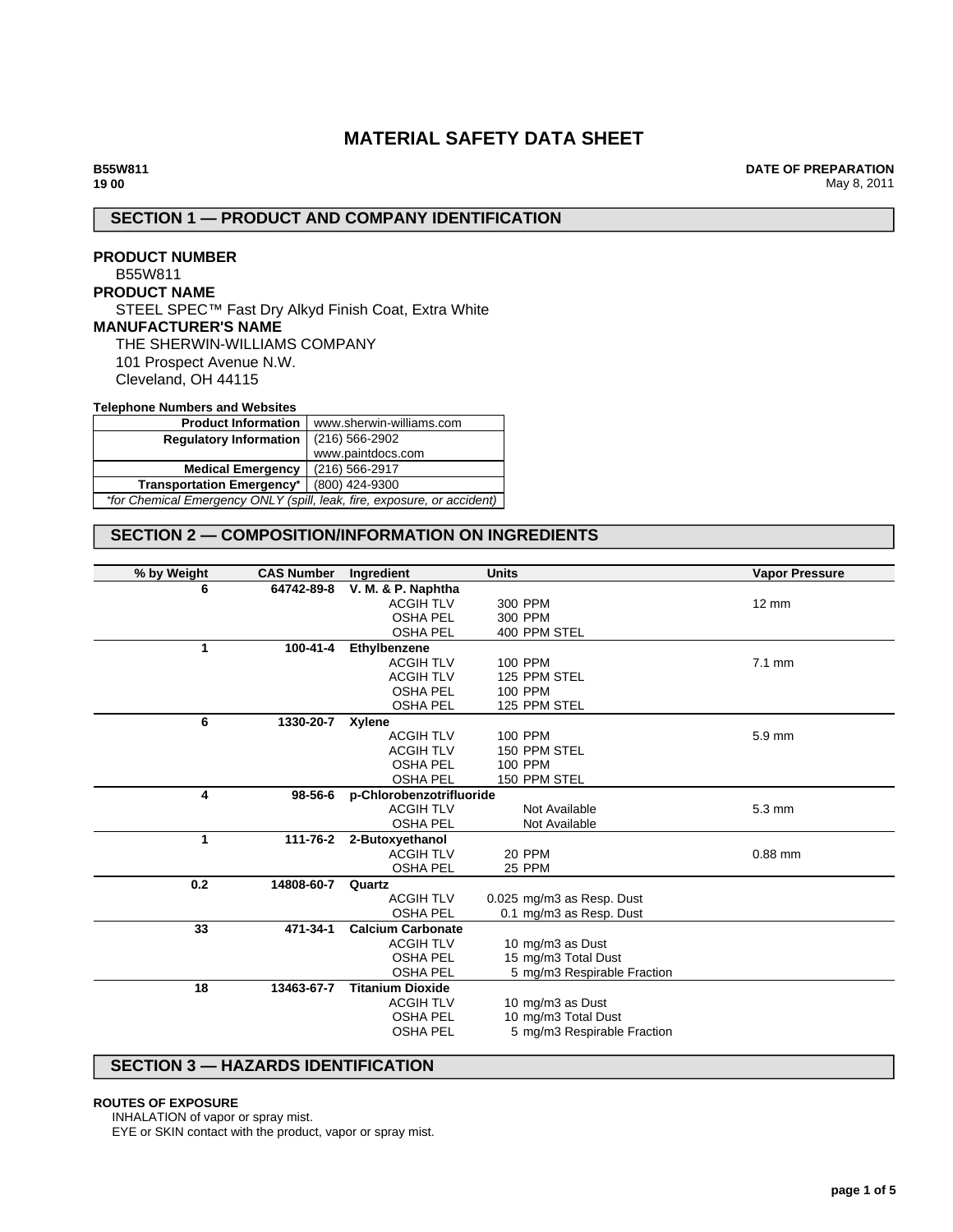### **EFFECTS OF OVEREXPOSURE**

**EYES:** Irritation.

**SKIN:** Prolonged or repeated exposure may cause irritation.

**INHALATION:** Irritation of the upper respiratory system.

May cause nervous system depression. Extreme overexposure may result in unconsciousness and possibly death.

Prolonged overexposure to hazardous ingredients in Section 2 may cause adverse chronic effects to the following organs or systems: • the liver

- the urinary system
- the hematopoietic (blood-forming) system

• the reproductive system

## **SIGNS AND SYMPTOMS OF OVEREXPOSURE**

Headache, dizziness, nausea, and loss of coordination are indications of excessive exposure to vapors or spray mists. Redness and itching or burning sensation may indicate eye or excessive skin exposure.

## **MEDICAL CONDITIONS AGGRAVATED BY EXPOSURE**

None generally recognized.

#### **CANCER INFORMATION**

For complete discussion of toxicology data refer to Section 11.

### **SECTION 4 — FIRST AID MEASURES**

- **EYES:** Flush eyes with large amounts of water for 15 minutes. Get medical attention.
- **SKIN:** Wash affected area thoroughly with soap and water.
	- Remove contaminated clothing and launder before re-use.
- **INHALATION:** If affected, remove from exposure. Restore breathing. Keep warm and quiet.

**INGESTION:** Do not induce vomiting. Get medical attention immediately.

### **SECTION 5 — FIRE FIGHTING MEASURES**

| <b>FLASH POINT</b> | LEL | UEL  | <b>FLAMMABILITY CLASSIFICATION</b>                 |
|--------------------|-----|------|----------------------------------------------------|
| 50 °F PMCC         | 0.9 | 10.6 | RED LABEL -- Flammable, Flash below 100 °F (38 °C) |

#### **EXTINGUISHING MEDIA**

## Carbon Dioxide, Dry Chemical, Foam

**UNUSUAL FIRE AND EXPLOSION HAZARDS**

Closed containers may explode when exposed to extreme heat.

Application to hot surfaces requires special precautions.

During emergency conditions overexposure to decomposition products may cause a health hazard. Symptoms may not be immediately apparent. Obtain medical attention.

#### **SPECIAL FIRE FIGHTING PROCEDURES**

Full protective equipment including self-contained breathing apparatus should be used.

Water spray may be ineffective. If water is used, fog nozzles are preferable. Water may be used to cool closed containers to prevent pressure build-up and possible autoignition or explosion when exposed to extreme heat.

## **SECTION 6 — ACCIDENTAL RELEASE MEASURES**

### **STEPS TO BE TAKEN IN CASE MATERIAL IS RELEASED OR SPILLED**

Remove all sources of ignition. Ventilate the area. Remove with inert absorbent.

## **SECTION 7 — HANDLING AND STORAGE**

#### **STORAGE CATEGORY**

### DOL Storage Class IB

#### **PRECAUTIONS TO BE TAKEN IN HANDLING AND STORAGE**

Contents are FLAMMABLE. Keep away from heat, sparks, and open flame.

- During use and until all vapors are gone: Keep area ventilated Do not smoke Extinguish all flames, pilot lights, and heaters Turn off stoves, electric tools and appliances, and any other sources of ignition.
- Consult NFPA Code. Use approved Bonding and Grounding procedures.

Keep container closed when not in use. Transfer only to approved containers with complete and appropriate labeling. Do not take internally. Keep out of the reach of children.

To minimize the possibility of spontaneous combustion: control the accumulation of overspray; soak wiping rags and waste immediately after use in a water-filled, closed metal container; air dry filters outside, far from any combustible material and separated by bricks or other non-combustible spacers; dispose of all contaminated materials and waste properly. Consult OSHA 29 CFR 1910.107(b)(5) and NFPA 33, Chapter 8 (8-9) for the proper procedures.

#### **HMIS Codes Health** 2\* **Flammability** 3 **Reactivity** 0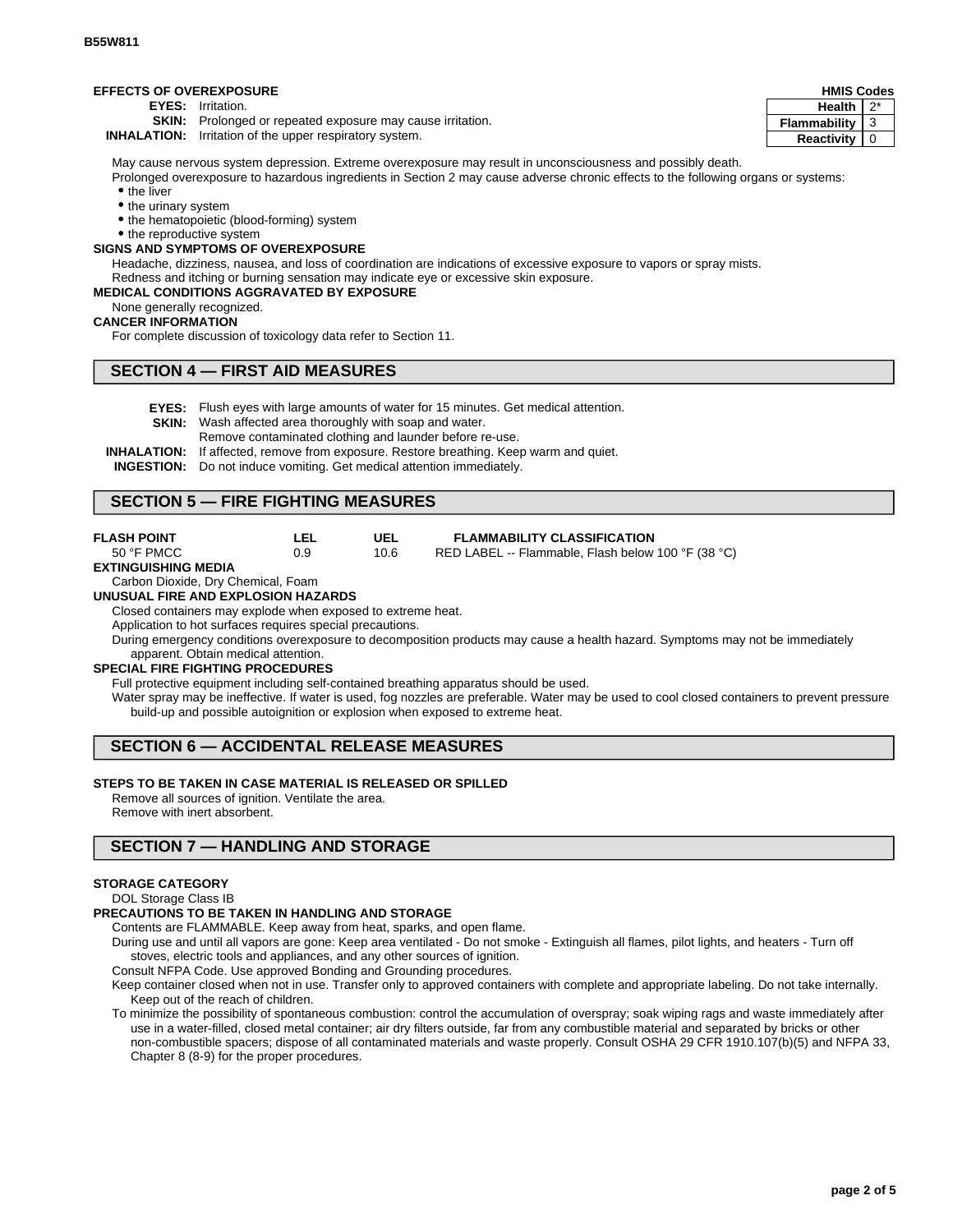## **SECTION 8 — EXPOSURE CONTROLS/PERSONAL PROTECTION**

## **PRECAUTIONS TO BE TAKEN IN USE**

Use only with adequate ventilation.

Avoid contact with skin and eyes. Avoid breathing vapor and spray mist. Wash hands after using.

This coating may contain materials classified as nuisance particulates (listed "as Dust" in Section 2) which may be present at hazardous levels only during sanding or abrading of the dried film. If no specific dusts are listed in Section 2, the applicable limits for nuisance dusts are

ACGIH TLV 10 mg/m3 (total dust), 3 mg/m3 (respirable fraction), OSHA PEL 15 mg/m3 (total dust), 5 mg/m3 (respirable fraction).

#### **VENTILATION**

Local exhaust preferable. General exhaust acceptable if the exposure to materials in Section 2 is maintained below applicable exposure limits. Refer to OSHA Standards 1910.94, 1910.107, 1910.108.

### **RESPIRATORY PROTECTION**

If personal exposure cannot be controlled below applicable limits by ventilation, wear a properly fitted organic vapor/particulate respirator approved by NIOSH/MSHA for protection against materials in Section 2.

When sanding or abrading the dried film, wear a dust/mist respirator approved by NIOSH/MSHA for dust which may be generated from this product, underlying paint, or the abrasive.

## **PROTECTIVE GLOVES**

Wear gloves which are recommended by glove supplier for protection against materials in Section 2.

**EYE PROTECTION**

Wear safety spectacles with unperforated sideshields.

#### **OTHER PRECAUTIONS**

Intentional misuse by deliberately concentrating and inhaling the contents can be harmful or fatal.

## **SECTION 9 — PHYSICAL AND CHEMICAL PROPERTIES**

| <b>PRODUCT WEIGHT</b> 12.44 lb/gal                         | 1490 g/l                                                     |
|------------------------------------------------------------|--------------------------------------------------------------|
| <b>SPECIFIC GRAVITY 1.50</b>                               |                                                              |
| <b>BOILING POINT</b> $240 - 343$ °F                        | 115 - 172 °C                                                 |
| <b>MELTING POINT</b> Not Available                         |                                                              |
| <b>VOLATILE VOLUME</b> 31%                                 |                                                              |
| <b>EVAPORATION RATE</b> Slower than ether                  |                                                              |
| <b>VAPOR DENSITY</b> Heavier than air                      |                                                              |
| <b>SOLUBILITY IN WATER N.A.</b>                            |                                                              |
| VOLATILE ORGANIC COMPOUNDS (VOC Theoretical - As Packaged) |                                                              |
|                                                            | 1.87 lb/gal 224 g/l Less Water and Federally Exempt Solvents |
| 1.78 lb/gal 213 g/l Emitted VOC                            |                                                              |

## **SECTION 10 — STABILITY AND REACTIVITY**

**STABILITY — Stable CONDITIONS TO AVOID** None known. **INCOMPATIBILITY** None known. **HAZARDOUS DECOMPOSITION PRODUCTS** By fire: Carbon Dioxide, Carbon Monoxide **HAZARDOUS POLYMERIZATION**

Will not occur

# **SECTION 11 — TOXICOLOGICAL INFORMATION**

#### **CHRONIC HEALTH HAZARDS**

Reports have associated repeated and prolonged overexposure to solvents with permanent brain and nervous system damage. Ethylbenzene is classified by IARC as possibly carcinogenic to humans (2B) based on inadequate evidence in humans and sufficient evidence in laboratory animals. Lifetime inhalation exposure of rats and mice to high ethylbenzene concentrations resulted in increases in certain types of cancer, including kidney tumors in rats and lung and liver tumors in mice. These effects were not observed in animals exposed to lower concentrations. There is no evidence that ethylbenzene causes cancer in humans.

Crystalline Silica (Quartz, Cristobalite) is listed by IARC and NTP. Long term exposure to high levels of silica dust, which can occur only when sanding or abrading the dry film, may cause lung damage (silicosis) and possibly cancer.

IARC's Monograph No. 93 reports there is sufficient evidence of carcinogenicity in experimental rats exposed to titanium dioxide but inadequate evidence for carcinogenicity in humans and has assigned a Group 2B rating. In addition, the IARC summary concludes, "No significant exposure to titanium dioxide is thought to occur during the use of products in which titanium is bound to other materials, such as paint."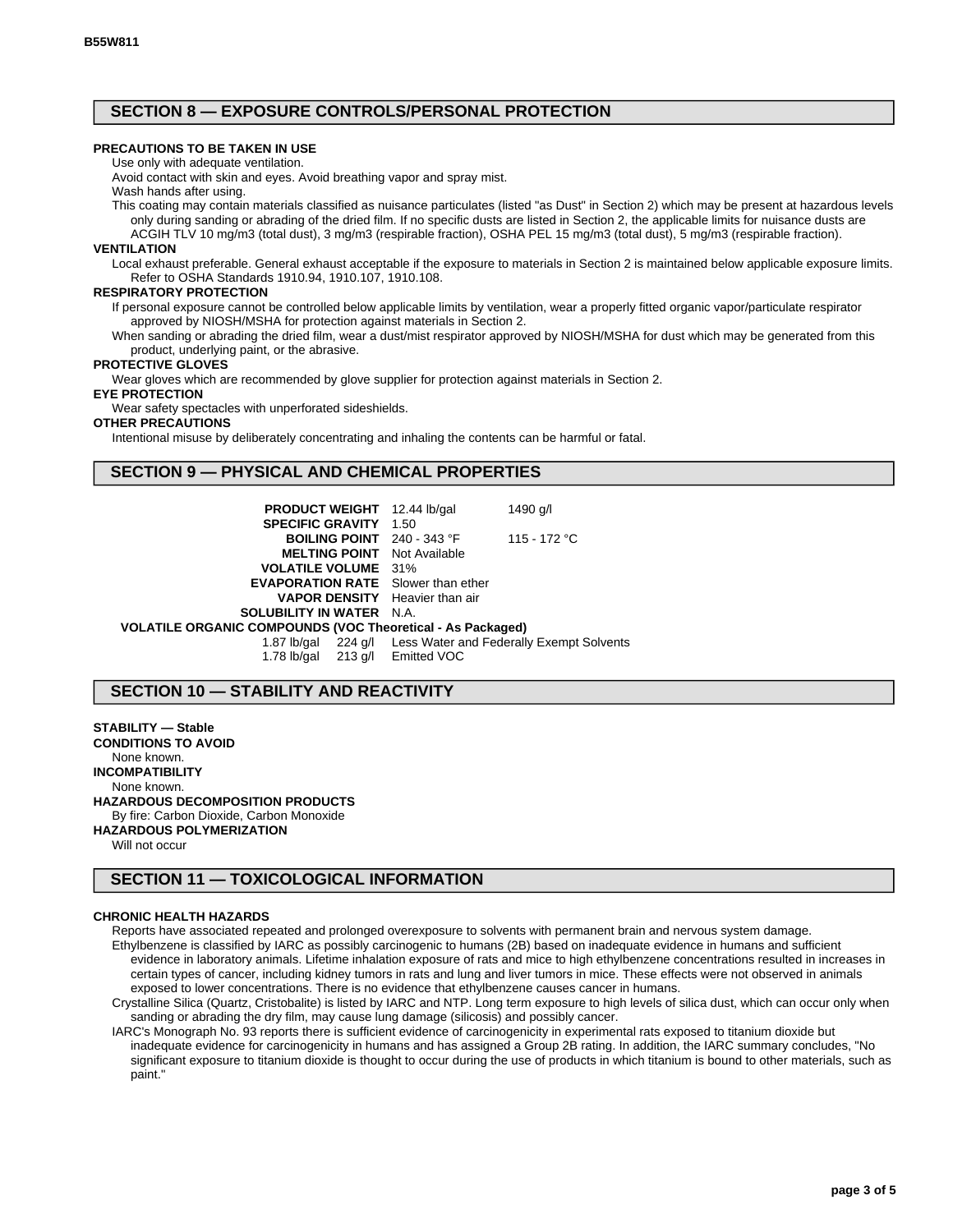### **TOXICOLOGY DATA**

| CAS No.    | <b>Ingredient Name</b>   |          |     |               |  |
|------------|--------------------------|----------|-----|---------------|--|
| 64742-89-8 | V. M. & P. Naphtha       |          |     |               |  |
|            |                          | LC50 RAT | 4HR | Not Available |  |
|            |                          | LD50 RAT |     | Not Available |  |
| 100-41-4   | Ethylbenzene             |          |     |               |  |
|            |                          | LC50 RAT | 4HR | Not Available |  |
|            |                          | LD50 RAT |     | 3500 mg/kg    |  |
| 1330-20-7  | <b>Xylene</b>            |          |     |               |  |
|            |                          | LC50 RAT | 4HR | 5000 ppm      |  |
|            |                          | LD50 RAT |     | 4300 mg/kg    |  |
| 98-56-6    | p-Chlorobenzotrifluoride |          |     |               |  |
|            |                          | LC50 RAT | 4HR | Not Available |  |
|            |                          | LD50 RAT |     | Not Available |  |
| 111-76-2   | 2-Butoxyethanol          |          |     |               |  |
|            |                          | LC50 RAT | 4HR | Not Available |  |
|            |                          | LD50 RAT |     | 470 mg/kg     |  |
| 14808-60-7 | Quartz                   |          |     |               |  |
|            |                          | LC50 RAT | 4HR | Not Available |  |
|            |                          | LD50 RAT |     | Not Available |  |
| 471-34-1   | <b>Calcium Carbonate</b> |          |     |               |  |
|            |                          | LC50 RAT | 4HR | Not Available |  |
|            |                          | LD50 RAT |     | Not Available |  |
| 13463-67-7 | <b>Titanium Dioxide</b>  |          |     |               |  |
|            |                          | LC50 RAT | 4HR | Not Available |  |
|            |                          | LD50 RAT |     | Not Available |  |
|            |                          |          |     |               |  |

## **SECTION 12 — ECOLOGICAL INFORMATION**

### **ECOTOXICOLOGICAL INFORMATION**

No data available.

## **SECTION 13 — DISPOSAL CONSIDERATIONS**

#### **WASTE DISPOSAL METHOD**

Waste from this product may be hazardous as defined under the Resource Conservation and Recovery Act (RCRA) 40 CFR 261. Waste must be tested for ignitability to determine the applicable EPA hazardous waste numbers. Incinerate in approved facility. Do not incinerate closed container. Dispose of in accordance with Federal, State/Provincial, and Local regulations regarding pollution.

## **SECTION 14 — TRANSPORT INFORMATION**

Multi-modal shipping descriptions are provided for informational purposes and do not consider container sizes. The presence of a shipping description for a particular mode of transport (ocean, air, etc.), does not indicate that the product is packaged suitably for that mode of transport. All packaging must be reviewed for suitability prior to shipment, and compliance with the applicable regulations is the sole responsibility of the person offering the product for transport.

#### **US Ground (DOT)**

5 Liters (1.3 Gallons) and Less may be Classed as CONSUMER COMMODITY, ORM-D Larger Containers are Regulated as:

UN1263, PAINT, 3, PG II, (ERG#128)

**DOT (Dept of Transportation) Hazardous Substances & Reportable Quantities** Xylenes (isomers and mixture) 100 lb RQ

**Bulk Containers may be Shipped as (check reportable quantities):**

RQ, UN1263, PAINT, 3, PG II, (XYLENES (ISOMERS AND MIXTURE)), (ERG#128)

# **Canada (TDG)**

UN1263, PAINT, CLASS 3, PG II, (ERG#128)

**IMO**

5 Liters (1.3 Gallons) and Less may be Shipped as Limited Quantity. UN1263, PAINT, CLASS 3, PG II, (10 C c.c.), EmS F-E, S-E, ADR (D/E)

# **IATA/ICAO**

UN1263, PAINT, 3, PG II